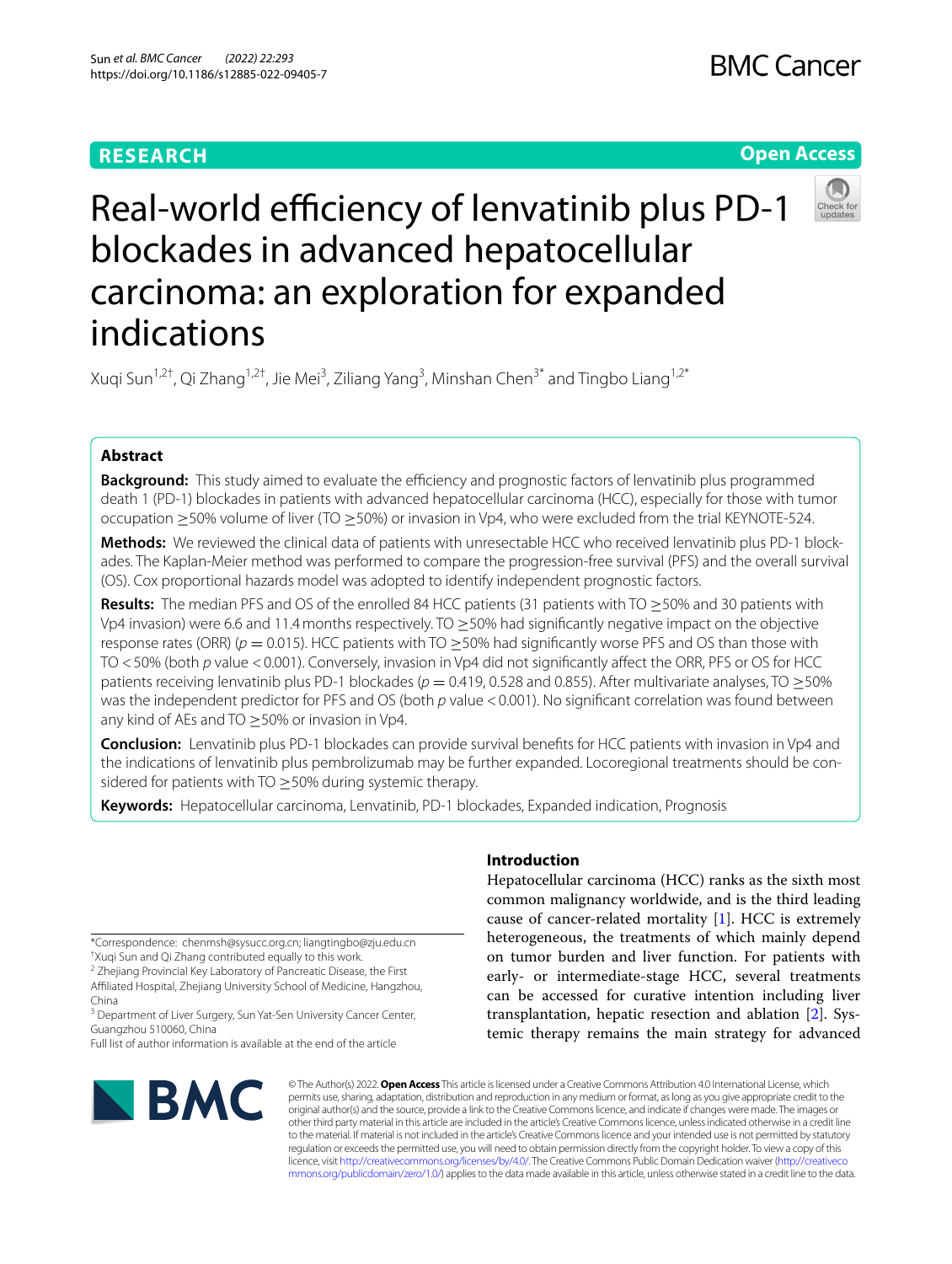HCC, which accounts for approximately 80% of HCC patients at diagnosis [\[2](#page-6-1), [3\]](#page-6-2). In addition to sorafenib, the initial approved frst-line drug for advanced HCC, lenvatinib was later approved as the frst-line treatment for unresectable HCC due to its noninferior efficiency to sorafenib [[4,](#page-6-3) [5](#page-6-4)].

In recent years, immunotherapies including programmed death 1 (PD-1) blockades have changed the landscape of treatments in advanced HCC  $[6]$  $[6]$ . The promising survival benefts from PD-1 blockades elicit clinical trials focusing on the combination of immunotherapies and targeted drugs such as atezolizumab plus bevacizumab, which was granted as prioritized frst-line regimen for advanced HCC [[6](#page-6-5), [7](#page-6-6)]. Another combination therapy of lenvatinib plus pembrolizumab (KEYNOTE-524) also achieved the objective response rate (ORR) of 36.0% for unresectable HCC in phase Ib study, and its phase III trial LEAP-002 is currently underway [\[8](#page-6-7)]. To enroll patients most likely to beneft from the testing regimen, KEYNOTE-524 excluded patients with HCC having  $\geq$ 50% liver occupation or Vp4 invasion [\[8](#page-6-7)]. In clinical practice, however, portal vein tumor thrombosis (PVTT) and high HCC burden exist in approximately 40% of patients at diagnosis due to the conceal onset of HCC  $[9, 10]$  $[9, 10]$  $[9, 10]$  $[9, 10]$  $[9, 10]$ . The prognosis of these patients remains poor, and therapeutic strategies are limited for them [\[9](#page-6-8), [11\]](#page-7-0). For HCC patients with PVTT, systemic therapy is the only frst-line therapy currently, but the expanding drugs provide limited data for HCC patients with Vp4 invasion or tumor occupation ≥50% volume of liver (TO  $\geq$ 50%) [\[12](#page-7-1)].

In this study, we investigated the efficiency of lenvatinib plus PD-1 blockades in advanced HCC patients, especially for those with  $TO \geq 50\%$  or tumor thrombosis in Vp4. This research can complement the results of KEYNOTE-524 for patients with advanced HCC.

## **Methods**

## **Patients**

In this retrospective study, we reviewed HCC patients receiving lenvatinib plus PD-1 blockades in Sun Yatsen University Cancer Center and the First Afliated Hospital, Zhejiang University School of Medicine from January 2019 to June 2021. The inclusion criteria were as follows: 1) pathologically or clinically diagnosed as HCC according to the ESMO guidelines [[2\]](#page-6-1); 2) with baseline imaging of HCC within 6 weeks before receiving lenvatinib plus PD-1 blockades and 3) with the Eastern Co-operative Oncology Group performance status score of  $0-1$ . The patients were excluded if they had received immunotherapy before. Eventually, 84 HCC patients were included for further analysis. The demographic and clinical data were collected including age, gender, the status of hepatitis B surface antigen (HBsAg), Child Pugh class, tumor size, extrahepatic metastasis, serum alpha-fetoprotein (AFP) levels and adverse events (AEs). The invasion of Vp4 was defned as the thrombosis into the main trunk and/or the contralateral portal branch of the primary lesion [[12](#page-7-1)]. Whether TO  $\geq$  50% was independently evaluated by two doctors. If their evaluation results were inconsistent, the third senior doctor should independently evaluate the tumor burden and make the fnal judgement. This study was approved by the Ethical Committee of Sun Yat-sen University Cancer Center and the First Afliated Hospital, Zhejiang University School of Medicine.

## **Systemic treatment and follow‑up**

All the patients received lenvatinib (12mg/day for bodyweight  $\geq 60$ kg or 8 mg/day for bodyweight <60 kg) plus PD-1 blockades. PD-1 blockades were intravenously administered at the standard dose as follows: pembrolizumab 200mg (*n* = 10), toripalimab 240mg (*n* = 37), sintilimab 200 mg ( $n = 23$ ), nivolumab 100 mg ( $n = 13$ ) or camrelizumab 200mg (*n* = 1) every 3 weeks. Abdominal contrast enhanced computer tomography (CT) or magnetic resonance imaging (MRI) and chest enhanced CT were performed every 6–8weeks during treatment. Tumor response was evaluated according to the Response Evaluation Criteria in Solid Tumors (RECIST 1.1) [\[13](#page-7-2)]. The ORR was the proportion of patients who confirmed complete response  $(CR)$  or partial response  $(PR)$ . The AEs were assessed based on the Common Terminology Criteria for Adverse Events (CTCAE v5.0).

## **Statistical analysis**

The Kaplan-Meier method with log-rank test was performed to estimate the overall survival (OS) and progression-free survival (PFS). The OS was estimated from the date of initial combination therapy to the date of death or last follow-up. The PFS was calculated from the date of frst dose of combination therapy to the date of progression or death. Chi-square test was used to compare baseline characteristics between subgroups classifed by the presence of TO  $\geq$ 50% or invasion in Vp4. Binary logistic regression analysis was used to evaluate the association between the ORR and tumor burden or invasion in Vp4. Univariate and multivariate Cox regression analyses were adopted to identify independent prognostic factors for OS and PFS. A two-tailed *P* value less than 0.05 was considered statistically signifcant. All statistical analyses were performed with the IBM SPSS, version 26.0 and the R software version 3.5.0.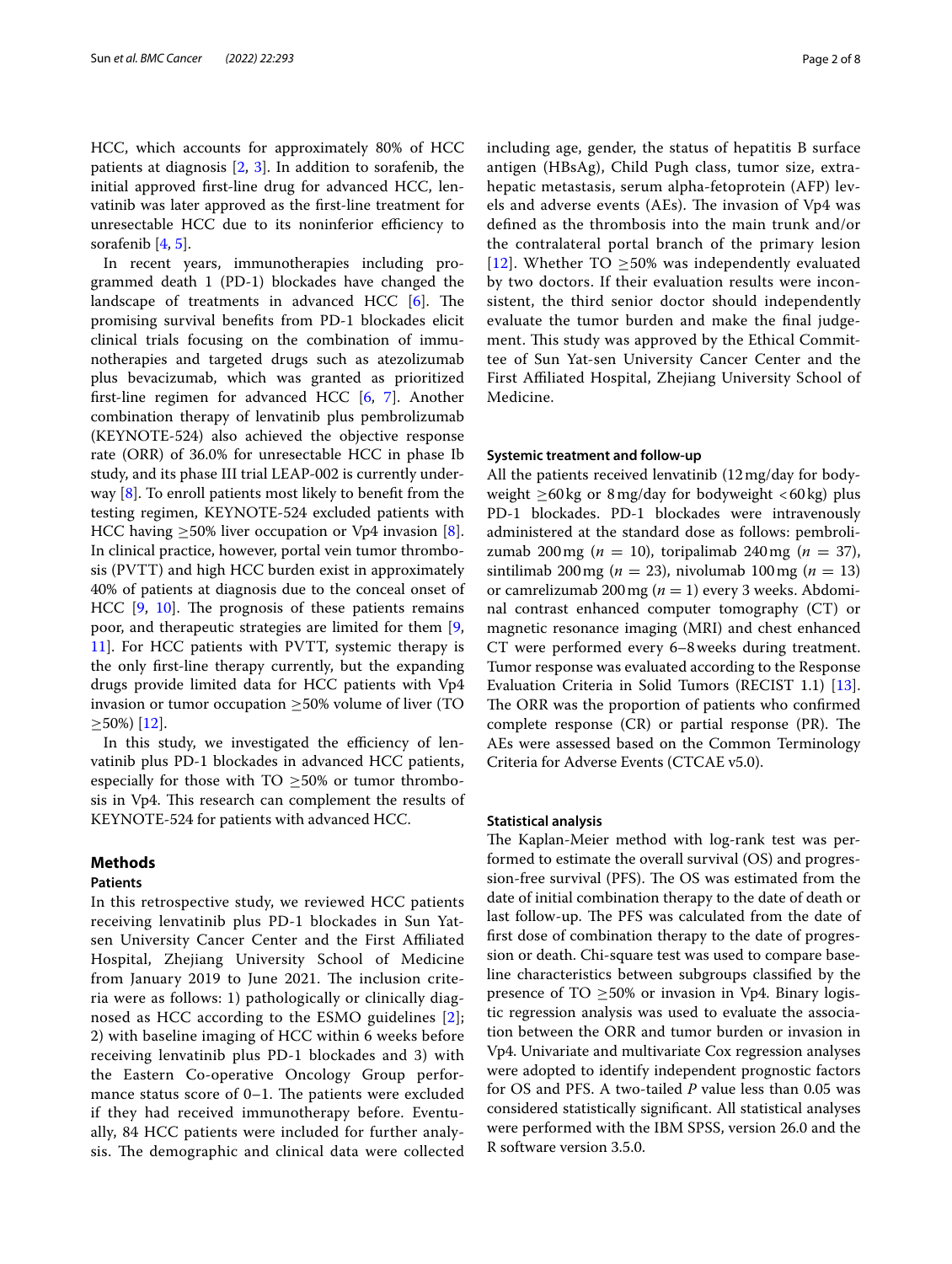#### Sun *et al. BMC Cancer (2022) 22:293* Page 3 of 8

## **Results**

## **Baseline characteristics**

The baseline characteristics of 84 patients are shown in Table [1.](#page-2-0) The median age was  $53$  years for the whole group. The patients were mainly male ( $n = 69$ ). Most patients were infected with hepatitis B virus. Among the whole group, 85.7% (72/84) patients were Child Pugh A class, and the remaining were Child Pugh B class. 81.0% (68/84) patients were BCLC C stage and the others were BCLC B stage. In 42 patients with extrahepatic metastases, 29 patients had lung metastases, 14 patients had lymph node metastases, fve patients had bone metastasis, three patients had peritoneal metastasis, one patient had renal metastasis and one patient had adrenal metastasis. In terms of treatments prior to lenvatinib plus PD-1 blockades, six patients received transarterial chemoembolization (TACE) plus sorafenib, three patients received sorafenib, one patient received apatinib and 27 patients received TACE. The shortest duration between lenvatinib plus PD-1 blockades and TACE was 1.17 months. In this cohort, 31 HCC patients had TO ≥50%, 30 HCC patients had tumor thrombosis in Vp4, and 12 patients had both TO  $\geq$ 50% and tumor thrombosis in Vp4. Higher proportion of patients with TO  $\geq$ 50% were Child Pugh B class compared with those with  $TO < 50\%$  ( $p = 0.021$ ). Patients with HCC invasion in Vp4 were younger than those without Vp4 invasion ( $p = 0.005$ ). In addition, tumor thrombosis in Vp4 was negatively correlated with receiving prior systemic treatment  $(p = 0.012)$ . Among 54 patients without Vp4 invasion, 37.0% (20/54) patients had Vp3 invasion, 7.4% (4/54) patients had Vp2 invasion and 55.6% (30/54) patients had no macrovascular invasion.

<span id="page-2-0"></span>**Table 1** Baseline characteristics of enrolled HCC patients

| Variable                            | <b>All patients</b> | Tumor occupation $\geq$ 50% |            | Invasion with Vp4 |            |  |
|-------------------------------------|---------------------|-----------------------------|------------|-------------------|------------|--|
|                                     |                     | Yes                         | No         | Yes               | No         |  |
| Sample size                         | $n = 84$            | $n = 31$                    | $n = 53$   | $n = 30$          | $n = 54$   |  |
| Median age (range)                  | 53 (25-78)          | 51 (29-78)                  | 53 (25-72) | 51 (29-78)        | 53 (25-78) |  |
| Sex                                 |                     |                             |            |                   |            |  |
| Male                                | 69 (82.1)           | 25 (80.6)                   | 44 (83.0)  | 25 (83.3)         | 44 (81.5)  |  |
| Female                              | 15 (17.9)           | 6(19.4)                     | 9(17.0)    | 5(16.7)           | 10(18.5)   |  |
| HBsAg                               |                     |                             |            |                   |            |  |
| Positive                            | 71 (84.5)           | 26 (83.9)                   | 45 (84.9)  | 28 (93.3)         | 43 (79.6)  |  |
| Negative                            | 13(15.5)            | 5(16.1)                     | 8(15.1)    | 2(6.7)            | 11(20.4)   |  |
| Child-Pugh class                    |                     |                             |            |                   |            |  |
| А                                   | 72 (85.7)           | 23(74.2)                    | 49 (92.5)  | 25(83.3)          | 47 (87.0)  |  |
| B                                   | 12(14.3)            | 8(25.8)                     | 4(7.5)     | 5(16.7)           | 7(13.0)    |  |
| <b>BCLC</b> stage                   |                     |                             |            |                   |            |  |
| B                                   | 15 (17.9)           | 4(12.9)                     | 11(20.8)   | 0(0.0)            | 15(27.8)   |  |
| $\subset$                           | 69 (82.1)           | 27(87.1)                    | 42 (79.2)  | 30 (100.0)        | 39 (72.2)  |  |
| Extrahepatic metastasis             |                     |                             |            |                   |            |  |
| Yes                                 | 42 (50.0)           | 13 (41.9)                   | 29 (54.7)  | 12(40.0)          | 30(55.6)   |  |
| <b>No</b>                           | 42 (50.0)           | 18 (58.1)                   | 24(45.3)   | 18 (60.0)         | 24 (44.4)  |  |
| AFP level $\geq 400$ µg/ml          |                     |                             |            |                   |            |  |
| Yes                                 | 45 (53.6)           | 20(64.5)                    | 25 (47.2)  | 19(63.3)          | 26(48.1)   |  |
| No                                  | 39 (46.4)           | 11(35.5)                    | 28 (52.8)  | 11(36.7)          | 28 (51.9)  |  |
| Prior systemic treatment            |                     |                             |            |                   |            |  |
| Yes                                 | 10 (11.9)           | 5(16.1)                     | 5(9.4)     | 0(0.0)            | 10(18.5)   |  |
| <b>No</b>                           | 74 (88.1)           | 26 (83.9)                   | 48 (90.6)  | 30 (100.0)        | 44 (81.5)  |  |
| Prior TACE                          |                     |                             |            |                   |            |  |
| Yes                                 | 33 (39.3)           | 9(29.0)                     | 24(45.3)   | 8(26.7)           | 25 (46.3)  |  |
| <b>No</b>                           | 51(60.7)            | 22 (71.0)                   | 29 (54.7)  | 22(73.3)          | 29 (53.7)  |  |
| Maximum diameter of HCC $\geq$ 5 cm |                     |                             |            |                   |            |  |
| Yes                                 | 64(76.2)            | 30 (96.8)                   | 34 (64.2)  | 27 (90.0)         | 37(68.5)   |  |
| No                                  | 20 (23.8)           | 1(3.2)                      | 19 (35.8)  | 3(10.0)           | 17(31.5)   |  |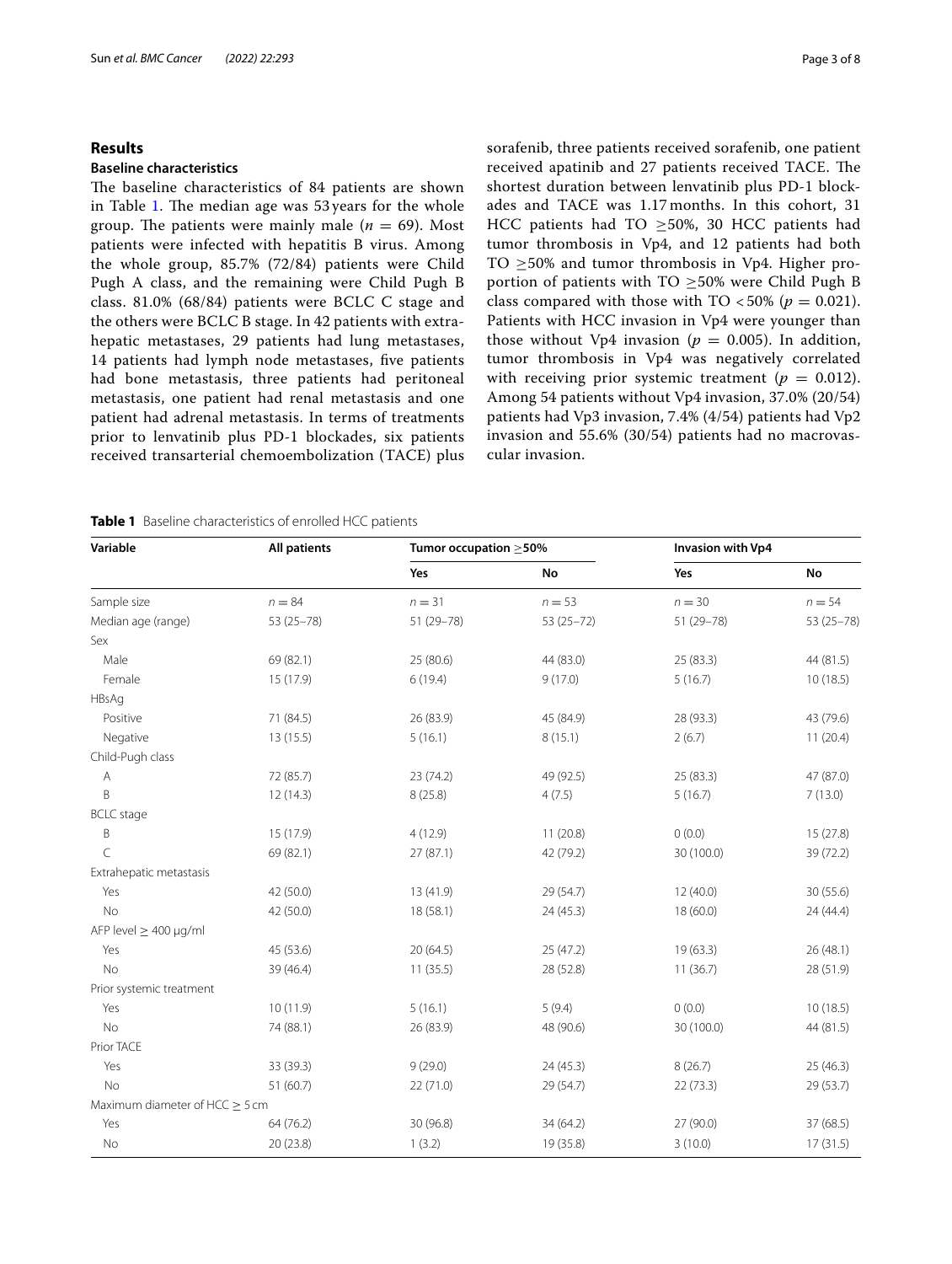## **Analysis of PFS and ORR**

The median follow-up time was  $17.12$  months (16.25 months for patients with  $Vp4$  invasion,<br>18.93 months for patients without  $Vp4$  inva-18.93 months for patients without Vp4 invasion, 14.33 months for patients with TO ≥50% and 18.93 months for patients with TO < 50%). During follow-up, 76.2% (64/84) patients sufered from progression, and the median PFS was 6.6 months (95% confidence interval (CI), 4.3-8.9 months). The PFS was similar between patients receiving pembrolizumab and those receiving other PD-1 blockades ( $p = 0.328$ ). The ORR was 20.2% (17/84) with one patient achieving CR, 16 patients achieving PR, 17 patients having stable disease, 17 patients having progressive disease and 33 patients without regular follow-up. HCC patients with TO  $\geq$ 50% had significantly lower ORR than those with TO  $<50\%$  ( $p = 0.016$ ). No significant difference was found between HCC patients with and without tumor thrombosis in Vp4 in terms of ORR ( $p = 0.278$ ). We further compared the prognosis between patients classified by the presence of TO  $\geq$ 50% or invasion in Vp4. The PFS of patients with  $TO > 50\%$  was significantly worse than that of patients with  $TO < 50\%$  ( $p < 0.001$ ) (Fig. [1A](#page-3-0)). Conversely, no signifcant diference was found between patients with and without Vp4 invasion  $(p = 0.528)$  (Fig. [2](#page-3-1)A). According to the results of multivariate analyses, only age and  $TO \geq 50\%$  had significant impact on the PFS of HCC patients receiving lenvatinib



<span id="page-3-1"></span><span id="page-3-0"></span>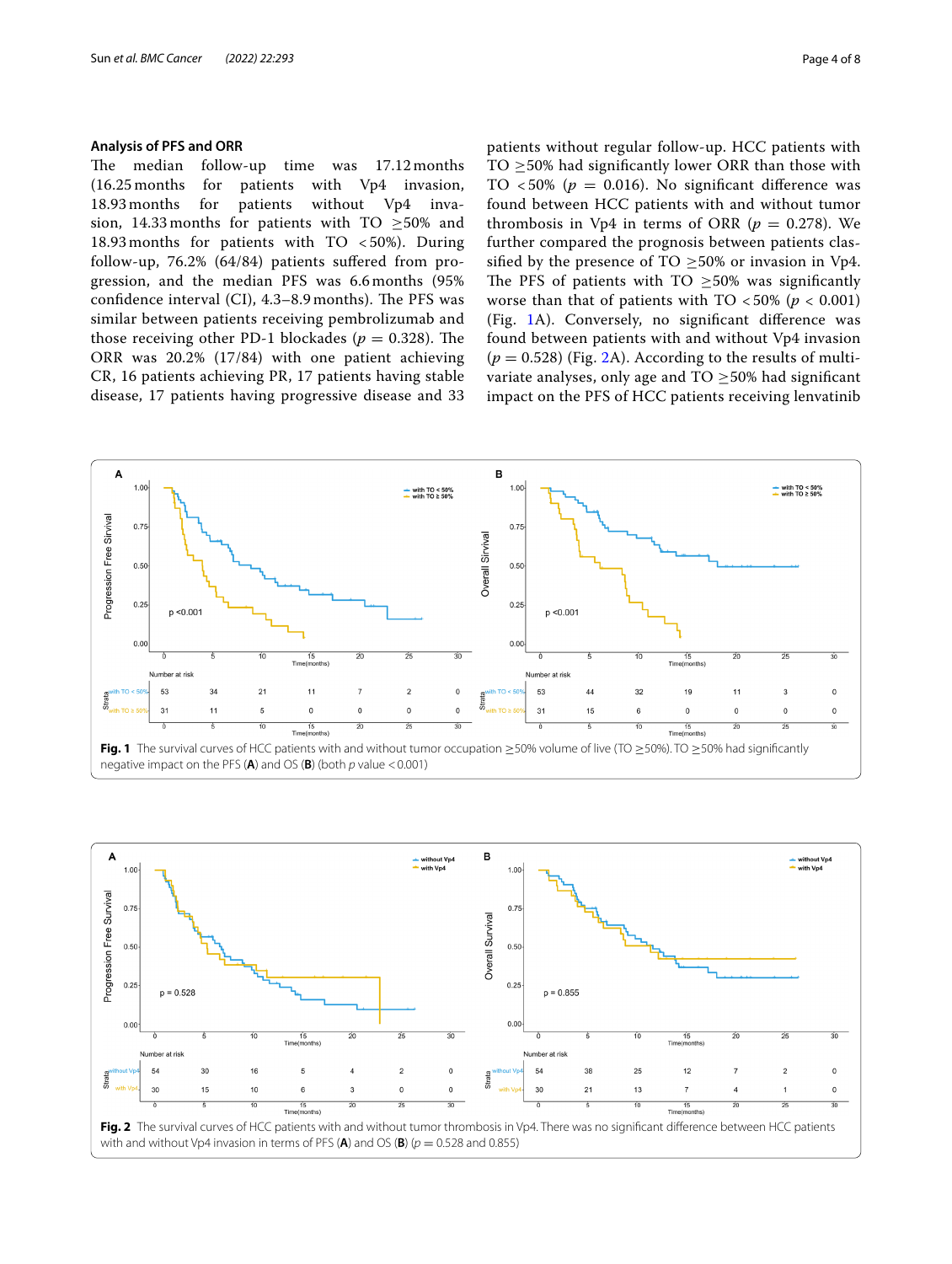plus PD-1 blockades ( $p = 0.002$  and < 0.001). Detailed data are listed in Table [2](#page-4-0).

## **Analysis of OS**

The median OS was 11.4months (95%CI, 7.9– 14.9months), and 57.1% (48/84) patients died during follow-up. No signifcant diference was found in OS between patients receiving pembrolizumab and those receiving other PD-1 blockades ( $p = 0.639$ ). The median OS was  $18.1$  months for patients with TO <50%, 6.1 months for patients with TO  $\geq$ 50%, 11.63 months for patients without Vp4 invasion and 11.39months for patients with Vp4 invasion. The 1-year survival rate was 60.7% for patients with TO  $<$  50, 42.5% for patients with TO ≥50, 56.9% for patients without Vp4 invasion and 54.5% for patients with Vp4 invasion. As shown in survival curves, patients with TO  $\geq$ 50% had significantly worse OS than those with  $TO < 50\%$  ( $p < 0.001$ ) (Fig. [1](#page-3-0)B). In terms of Vp4 invasion, there was no signifcant diference in OS between HCC patients with and without invasion in Vp4 ( $p = 0.855$ ) (Fig. [2B](#page-3-1)). Although both age and TO  $\geq$ 50% showed significant association with OS in univariate analyses ( $p = 0.040$  and < 0.001), only TO  $\geq 50\%$ was the independent predictors for OS after multivariate analyses (*p* < 0.001). Detailed data are shown in Table [2](#page-4-0).

## **AEs**

For patients with adequate following medical laboratory data, we assessed objective AEs of lenvatinib plus PD-1 blockades. The summary of AEs is presented in Table [3](#page-4-1). In general, the most common AEs of any grade were bilirubin elevation (56.0%), elevated aspartate aminotransferase (55.1%) and proteinuria (52.6%). No signifcant

## <span id="page-4-1"></span>**Table 3** Summary of safety

|                                     | Percentages<br>(%) |
|-------------------------------------|--------------------|
| Elevated aspartate aminotransferase |                    |
| Any grade                           | 55.1               |
| Grade $\geq$ 3                      | 18.4               |
| Bilirubin elevation                 |                    |
| Any grade                           | 56.0               |
| Grade $> 3$                         | 12.0               |
| Hypothyroidism                      |                    |
| Any grade                           | 41.4               |
| Grade $\geq$ 3                      | $\Omega$           |
| Anemia                              |                    |
| Any grade                           | 26.4               |
| Grade $\geq$ 3                      | 3.8                |
| Proteinuria                         |                    |
| Any grade                           | 52.6               |
| Grade $> 3$                         | 2.6                |

correlation was found between any kind of AEs and TO ≥50% or Vp4 invasion.

## **Discussion**

In this study, we compared the efficiency of lenvatinib plus PD-1 blockades between HCC patients with and without TO  $\geq$ 50% or tumor thrombosis in Vp4, and we found that patients with TO  $\geq$ 50% had significantly worse PFS or OS compared to those with TO <50%. In addition, no signifcant diference was found between patients with and without invasion in Vp4 in terms of PFS and OS. To our knowledge, this was the frst study to

<span id="page-4-0"></span>**Table 2** Univariate and multivariate analyses of prognostic factors for PFS and OS

|                                | <b>PFS</b> |                           |         |                     | <b>OS</b> |                             |       |                     |         |
|--------------------------------|------------|---------------------------|---------|---------------------|-----------|-----------------------------|-------|---------------------|---------|
|                                |            | <b>Univariate</b>         |         | <b>Multivariate</b> |           | <b>Univariate</b>           |       | <b>Multivariate</b> |         |
| <b>Variables</b>               |            | <b>HR (95%CI)</b>         | P       | <b>HR (95%CI)</b>   | P         | <b>HR (95%CI)</b>           | P     | <b>HR (95%CI)</b>   | P       |
| Age, years                     | $\geq$ 50  | $0.49(0.30 - 0.80)$       | 0.004   | $0.45(0.27-0.76)$   | 0.002     | $0.55(0.31 - 0.97)$         | 0.040 | $0.58(0.33 - 1.04)$ | 0.065   |
| Sex                            | Female     | $1.57(0.85 - 2.89)$       | 0.152   |                     |           | $0.94(0.44 - 2.00)$         | 0.863 |                     |         |
| HBsAg                          | Positive   | $1.02(0.51 - 2.08)$       | 0.947   |                     |           | $1.10(0.47 - 2.60)$         | 0.823 |                     |         |
| Child Pugh class               | B          | $1.19(0.59 - 2.40)$       | 0.636   |                     |           | 1.83 (0.89-3.79)            | 0.103 |                     |         |
| <b>BCLC</b> stage              | С          | $0.76(0.40 - 1.44)$ 0.397 |         |                     |           | $1.40(0.63 - 3.12)$         | 0.413 |                     |         |
| Extrahepatic metastasis        | Yes        | $1.23(0.75 - 2.01)$       | 0.418   |                     |           | 1.32 (0.74 - 2.33)          | 0.346 |                     |         |
| $AFP$ level $>$ 400 $\mu$ g/ml | Yes        | $1.02(0.62 - 1.67)$       | 0.941   |                     |           | 1.01 (0.57–1.78)            | 0.981 |                     |         |
| Prior systemic treatment       | Yes        | $2.00(0.98 - 4.06)$       | 0.057   |                     |           | 1.49 (0.70-3.19) 0.304      |       |                     |         |
| Prior TACE                     | Yes        | $1.17(0.71 - 1.93)$ 0.547 |         |                     |           | $0.69(0.38 - 1.25)$ 0.221   |       |                     |         |
| Maximum diameter of $>5$ cm    | Yes        | $1.45(0.78 - 2.69)$       | 0.236   |                     |           | 1.86 (0.87–3.98)            | 0.110 |                     |         |
| Tumor occupation $\geq$ 50%    | Yes        | $2.50(1.49-4.18)$         | < 0.001 | $2.66(1.57 - 4.49)$ | < 0.001   | $3.98(2.19 - 7.22) < 0.001$ |       | $3.90(2.14 - 7.12)$ | < 0.001 |
| Invasion with Vp4              | Yes        | $0.85(0.50 - 1.43)$       | 0.528   |                     |           | $0.95(0.52 - 1.72)$         | 0.855 |                     |         |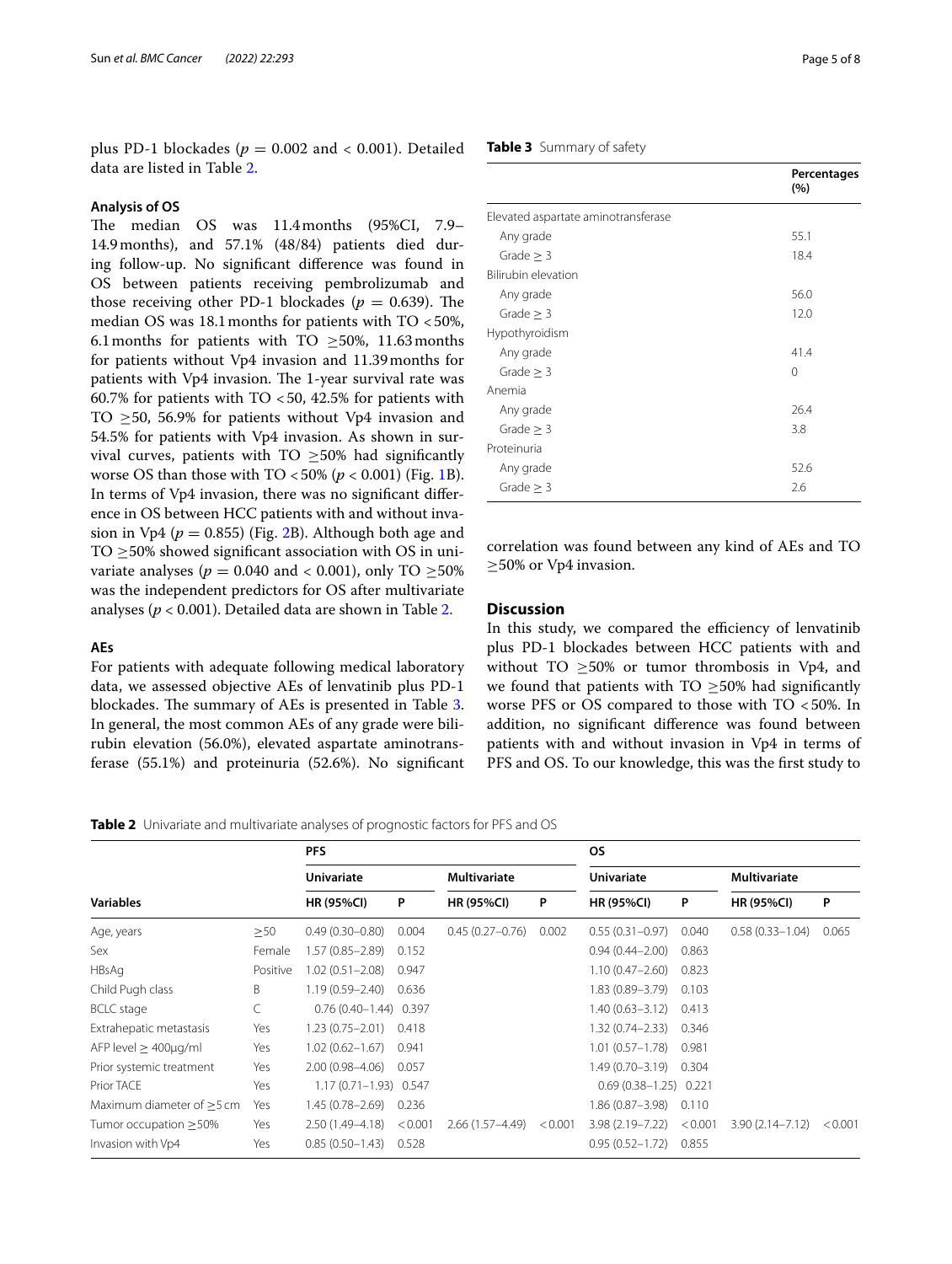evaluate the utility of lenvatinib plus PD-1 blockades in HCC patients with TO  $\geq$ 50% or tumor invasion in Vp4, who were excluded from the KEYNOTE-524, the phase Ib study of lenvatinib plus pembrolizumab.

With the conceal onset of HCC, most HCC patients are diagnosed at intermediate or advanced stage, and high tumor volume burden and PVTT are common in advanced HCC  $[9, 14]$  $[9, 14]$  $[9, 14]$  $[9, 14]$ . The prognosis of HCC patients with PVTT remains dismal, whose OS is only 2–4months with best supportive care [[15](#page-7-4), [16\]](#page-7-5). Although oncologists have explored the utility of hepatectomy and locoregional treatments in HCC patients with tumor thrombosis in Vp4, no survival benefts are observed for hepatectomy and high risk of hepatic failure limits the application of TACE in HCC patients with invasion in the main portal trunk or the frst-order branches [[17](#page-7-6), [18](#page-7-7)]. According to current clinical guidelines, systemic therapy is recommended as the frst-line treatment for HCC patients with PVTT  $[2]$  $[2]$ . The restrictions for sorafenib do not include portal vein invasion, however, lenvatinib is not recommended for patients with main portal vein invasion [\[2](#page-6-1)]. Kuzuya et al. have reported that lenvatinib can achieve better efficiency than sorafenib for HCC patients with Vp3/4 invasion, which suggested the application value of lenvatinib in HCC with Vp3/4 invasion [[19\]](#page-7-8). Although Choi et al. found that hepatic arterial infusion chemotherapy (HAIC) can achieve better ORR and OS than sorafenib in HCC patients with PVTT, few studies have evaluated the efficiency of lenvatinib plus PD-1 blockades for HCC patients with tumor thrombosis in Vp4 [[20](#page-7-9)].

Lenvatinib, an oral multikinase inhibitor, targets multiple molecules such as vascular endothelial growth factor receptor  $1-3$  and fibroblast growth factor  $[8, 21]$  $[8, 21]$  $[8, 21]$  $[8, 21]$ . PD-1 blockades have revolutionized the treatments of advanced HCC in recent years, which can reactive the suppressed immune microenvironment [[6\]](#page-6-5). Lenvatinib and PD-1 blockades have synergistic anti-tumor efects. Lenvatinib can decrease immunosuppressive impacts of HCC, which in turn improve the anti-tumor efects of PD-1 blockades  $[22]$  $[22]$ . The results of phase Ib study of lenvatinib plus pembrolizumab showed promising survival benefts for unresectable HCC, and subgroup analyses indicated that the ORR was consistent between patients with and without macroscopic portal vein invasion (37.5% vs 35.7%) [\[8](#page-6-7)]. To enroll patients most likely to beneft from this testing regimen, HCC patients with TO  $\geq$ 50% or Vp4 invasion were excluded from this trial, however, these patients account for a majority of advanced HCC patients. Previous studies have found the OS of HCC patients with TO  $\geq$ 50% or Vp4 invasion was worse than that of HCC patients without TO  $\geq$ 50% or Vp4 invasion when receiving lenvatinib alone [\[12](#page-7-1), [23,](#page-7-12) [24](#page-7-13)]. As for PFS, there is no consistent conclusion.

Although previous researches have evaluated potential of lenvatinib for the expanded indication, these studies did not further assess the impact of TO  $\geq$ 50% and Vp4 invasion respectively. In current study, we found that there was no signifcant diference between HCC patients with and without Vp4 invasion in terms of ORR, PFS and OS when receiving lenvatinib plus PD-1 blockades. The ORR was 33.3% in this study, which is similar with the ORR reported by Huang et al. [\[25](#page-7-14)]. In addition, they also evaluated organ-specifc response rates (OSRR) for patients with unresectable HCC receiving frst-line lenvatinib plus PD-1 antibodies, and the OSRR of macrovascular tumor thrombi could reach to 54.5%, which was higher than that of lung metastases (37.5%), intrahepatic tumors (32.8%) and lymph node metastases  $(33.3%)$  [\[25](#page-7-14)]. These results indicate that tumor thrombosis in portal vein has better sensitivity to the combination therapy compared with HCCs in other sites, which can explain why the Vp4 invasion did not signifcantly affect the efficiency of lenvatinib plus PD-1 blockades in this study. The median OS and 1-year survival rate in our study was worse than those in the trial KEYNOTE-524 which may be due to the heavier tumor burden and relatively poor liver function of enrolled patients [[8\]](#page-6-7).

As for tumor burden, we found HCC patients with TO ≥50% had signifcantly worse ORR, PFS and OS compared with those with TO <50%. These results indicate that lenvatinib plus PD-1 blockades may not be the optimal treatment for HCC patients with TO  $\geq$ 50%. Similarly, Huang et al. have found that the ORR of combined lenvatinib with PD-1 antibody is worse in intrahepatic lesions than vascular invasion or extrahepatic metastases [\[25\]](#page-7-14). Another study also found that intrahepatic tumors are less responsive to immune checkpoint inhibitors than extrahepatic metastases in HCC patients  $[26]$ . The anti-tumor ability of PD-1 blockades mainly depends on reactivating exhausted T cells, and the immune microenvironments of diferent organs can afect the therapeutic efects of PD-1 blockades [[26](#page-7-15)]. Due to the special physiological function, the liver is consistently exposed to new antigens, which creates the tolerogenic microenvironment of the liver [\[27](#page-7-16)]. Studies have also found liver metastases have lower response rates to anti-PD-1 immunotherapies than primary or other metastatic lesions in other solid tumors such as melanoma and non-small cell lung cancer [\[28\]](#page-7-17). Besides, high tumor volume might limit locoregional concentration of drugs, which could compromise the efficiency of lenvatinib and PD-1 blockades. Therefore, systemic therapy alone may be not sufficient for large HCC, and locoregional treatments such as TACE or HAIC should be considered simultaneously during systemic treatments.

There are several limitations for this study. First, it was a retrospective study, which may lead to unintentional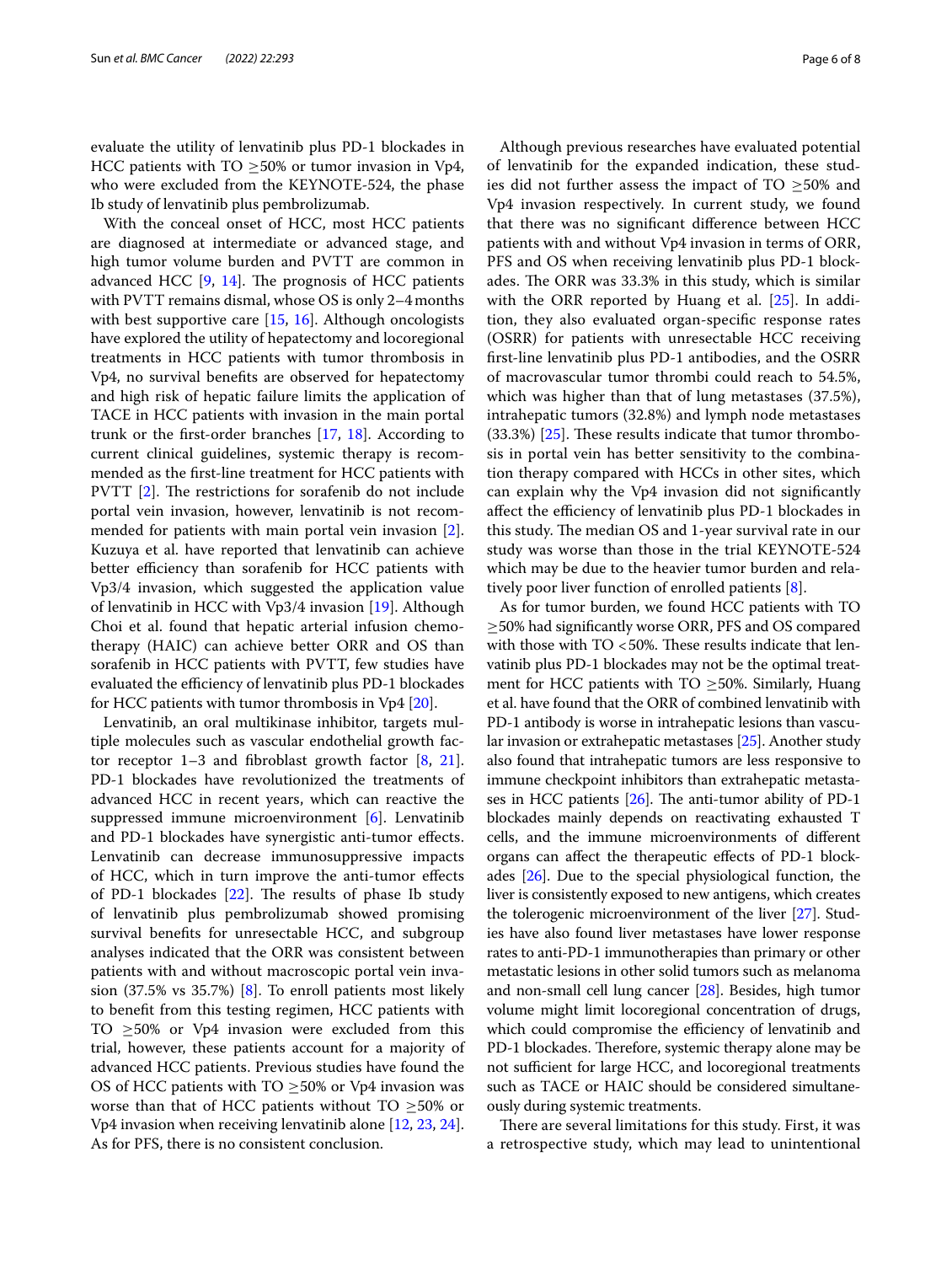biases and lack of some information for the evaluation of AEs. To avoid subjective recall biases, we only evaluated the laboratory AEs for patients with laboratory follow-up records, which caused the higher rates of AEs in this study since the follow-up laboratory tests were given based on the considerations of physicians. Second, PD-1 blockades were from diferent manufacturers, but patients receiving pembrolizumab had similar prognosis with those receiving other PD-1 blockades. The results therefore should be genuine. Third, the ORR of lenvatinib plus PD-1 blockades in this study was lower than those reported in previous studies, which might be due to 33 patients without regular follow-up for evaluating efficiency  $[8, 25]$  $[8, 25]$  $[8, 25]$  $[8, 25]$ . Among 51 patients receiving regular follow-up, the response rate was 33.3% (17/51). Forth, the sample size was limited for this research, and most patients were infected with HBV. Further multicenter study with sufficient sample size is expected to evaluate whether these results can be applied to HCC patients with diferent etiologies.

In conclusion, lenvatinib plus PD-1 blockades can provide survival benefts for HCC patients with tumor thrombosis in Vp4, which indicates the indications of lenvatinib plus pembrolizumab may be further expanded. On the contrary, this combination regimen may not be sufficient enough for HCC patients with TO  $\geq$ 50%, and other locoregional treatments should be considered simultaneously during systemic treatments.

#### **Abbreviations**

HCC: Hepatocellular carcinoma; PD-1: Programmed death 1; ORR: Objective response rate; PVTT: Portal vein tumor thrombosis; TO ≥50%: Tumor occupation ≥50%; HBsAg: Hepatitis B surface antigen; AFP: Alpha-fetoprotein; AEs: Adverse events; CT: Computer tomography; MRI: Magnetic resonance imaging; RECIST 1.1: Response Evaluation Criteria in Solid Tumors 1.1; CR: Complete response; PR: Partial response; CTCAE v5.0: Common Terminology Criteria for Adverse Events version 5.0; OS: Overall survival; PFS: Progression-free survival; CI: Confdence interval; TACE: Transarterial chemoembolization; HAIC: Hepatic arterial infusion chemotherapy; OSRR: Organ-specifc response rates.

**Acknowledgements**

None.

#### **Animal research (ethics)** Not Applicable.

**Consent to publish (ethics)** Not Applicable.

**Plant reproducibility** Not Applicable.

#### **Clinical trials registration**

Not Applicable.

## **Authors' contributions**

T.L, M.C., X.S. and Q.Z. conceived and designed the study. X.S., Q.Z., J.M. and Z.Y. participated in the acquisition of the data. X.S., Q.Z. and J.M. participated in the analysis, or interpretation of the data. X.S., Q.Z. and T.L. participated in the drafting of the article or critical revision for important intellectual content. All authors were involved in the approval of the version to be published and agreement to be accountable for all aspects of the work.

#### **Funding**

This study received no funding support.

#### **Availability of data and materials**

The datasets used during the current study are available from the corresponding author on reasonable request.

#### **Declarations**

#### **Ethics approval and consent to participate**

This study was approved by the institutional review board of Sun Yat-sen University Cancer Center and the First Afliated Hospital, Zhejiang University School of Medicine as a retrospective study, and the requirement for informed consent was waived. All procedures performed in studies involving human participants were in accordance with the ethical standards of the1964 Helsinki declaration and its later amendments.

#### **Consent for publication**

None.

#### **Competing interests**

The authors declare that they have no competing interests.

#### **Author details**

<sup>1</sup> Department of Hepatobiliary and Pancreatic Surgery, the First Affiliated Hospital, Zhejiang University School of Medicine, Hangzhou 310006, China. 2 <sup>2</sup>Zhejiang Provincial Key Laboratory of Pancreatic Disease, the First Affiliated Hospital, Zhejiang University School of Medicine, Hangzhou, China. 3 <sup>3</sup> Department of Liver Surgery, Sun Yat-Sen University Cancer Center, Guangzhou 510060, China.

Received: 19 January 2022 Accepted: 10 March 2022

#### **References**

- <span id="page-6-0"></span>Sung H, Ferlay J, Siegel RL, Laversanne M, Soerjomataram I, Jemal A, et al. Global cancer statistics 2020: GLOBOCAN estimates of incidence and mortality worldwide for 36 cancers in 185 countries. CA Cancer J Clin. 2021;71(3):209–49.
- <span id="page-6-1"></span>2. Vogel A, Cervantes A, Chau I, Daniele B, Llovet JM, Meyer T, et al. Hepatocellular carcinoma: ESMO clinical practice guidelines for diagnosis, treatment and follow-up. Ann Oncol. 2018;29(Suppl 4):iv238–55.
- <span id="page-6-2"></span>Forner A, Reig M, Bruix J. Hepatocellular carcinoma. Lancet. 2018;391(10127):1301–14.
- <span id="page-6-3"></span>4. Kudo M, Finn RS, Qin S, Han KH, Ikeda K, Piscaglia F, et al. Lenvatinib versus sorafenib in frst-line treatment of patients with unresectable hepatocellular carcinoma: a randomised phase 3 non-inferiority trial. Lancet. 2018;391(10126):1163–73.
- <span id="page-6-4"></span>5. Llovet JM, Ricci S, Mazzaferro V, Hilgard P, Gane E, Blanc JF, et al. Sorafenib in advanced hepatocellular carcinoma. N Engl J Med. 2008;359(4):378–90.
- <span id="page-6-5"></span>6. Pinter M, Jain RK, Duda DG. The current landscape of immune checkpoint blockade in hepatocellular carcinoma: a review. JAMA Oncol. 2021;7(1):113–23.
- <span id="page-6-6"></span>7. Finn RS, Qin S, Ikeda M, Galle PR, Ducreux M, Kim TY, et al. Atezolizumab plus bevacizumab in unresectable hepatocellular carcinoma. N Engl J Med. 2020;382(20):1894–905.
- <span id="page-6-7"></span>8. Finn RS, Ikeda M, Zhu AX, Sung MW, Baron AD, Kudo M, et al. Phase Ib study of Lenvatinib plus pembrolizumab in patients with unresectable hepatocellular carcinoma. J Clin Oncol. 2020;38(26):2960–70.
- <span id="page-6-8"></span>Liu PH, Huo TI, Miksad RA. Hepatocellular carcinoma with portal vein tumor involvement: best management strategies. Semin Liver Dis. 2018;38(3):242–51.
- <span id="page-6-9"></span>10. Minagawa M, Makuuchi M. Treatment of hepatocellular carcinoma accompanied by portal vein tumor thrombus. World J Gastroenterol. 2006;12(47):7561–7.